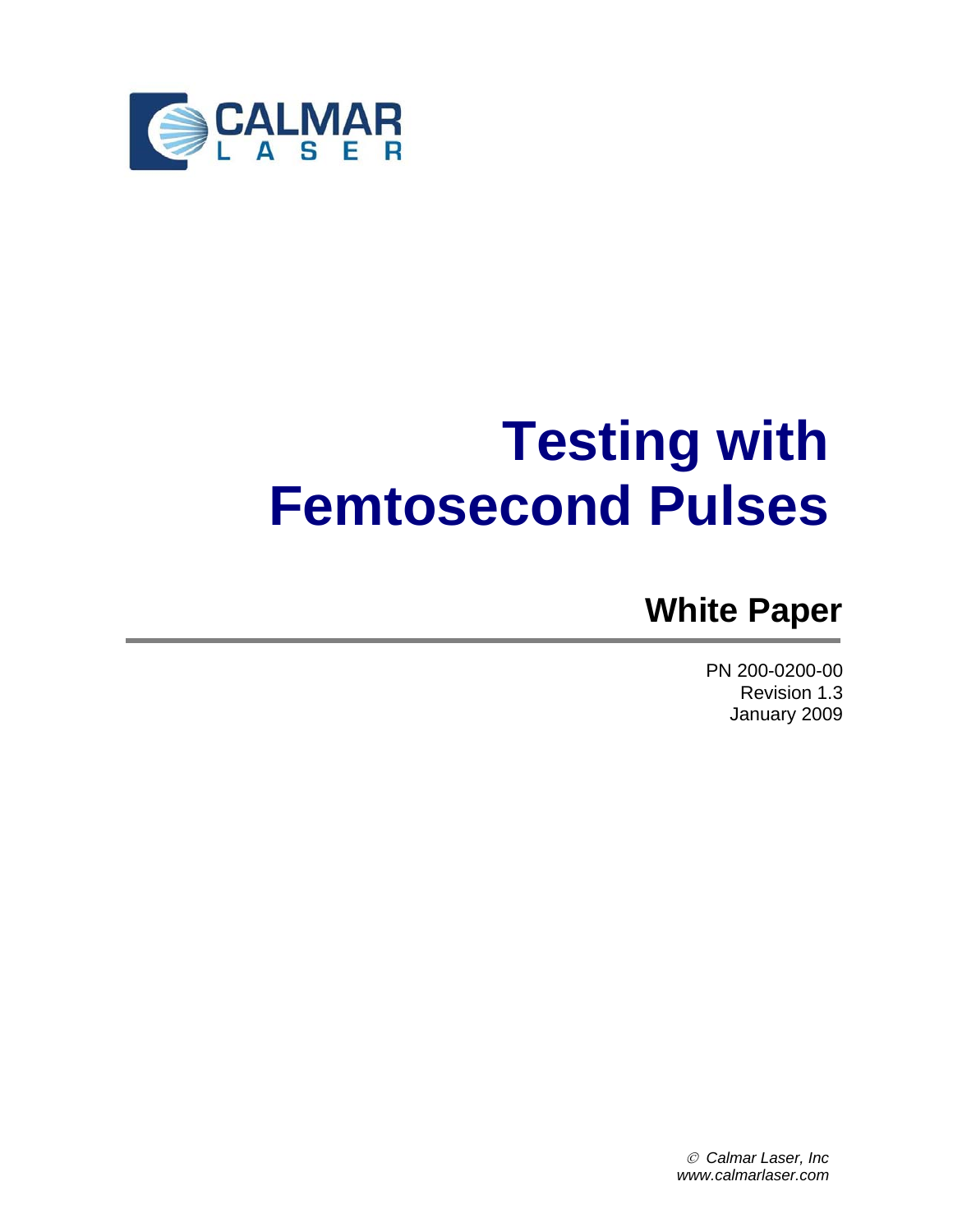

# **Overview**

Calmar's femtosecond laser sources are passively mode-locked fiber lasers. Passive modelocking makes these lasers easier to operate than actively mode-locked lasers, as no external RF clock signal is required, and little or no warm-up time is needed. Temperature control is also less of an issue with passive mode-locked lasers.

Calmar's passively-mode-locked lasers produce pulses as narrow as 80 fs wide. Repetition rates are fixed in the range 10 - 100 MHz. The peak output power of a femtosecond laser is, of course, high due to the short pulse durations, and peak powers up to 10 KW can be achieved using an integrated EDFA. Figure 1 shows a simplified schematic of a passively mode-locked fiber laser.



**Figure 1 – Schematic of Passive Mode-locked Fiber Laser** 

Since Calmar's fiber lasers are manufactured from discrete components, dispersive and nonlinear effects can be carefully controlled. Pulse shape is transform-limited, and the pedestal is typically 20dB lower than the signal.

The RZ pulses from Calmar's lasers are ideally suited for testing and characterization at 40 Gb/s and higher. Wavelength can be tuned from 1535 nm to 1560nm with a simple adjustment from the front panel of the laser.

The capability to phase-lock the repetition rate to an external clock is available as an optional upgrade. In this scenario, a low jitter phase lock loop precisely tracks the laser repetition rate to an external clock. This feature is particularly useful for optical sampling applications.

Calmar's lasers are recognized for their stability, as demonstrated by their low timing jitter and low amplitude noise, thereby ensuring that the quality of the laser output meets even the most stringent test requirements.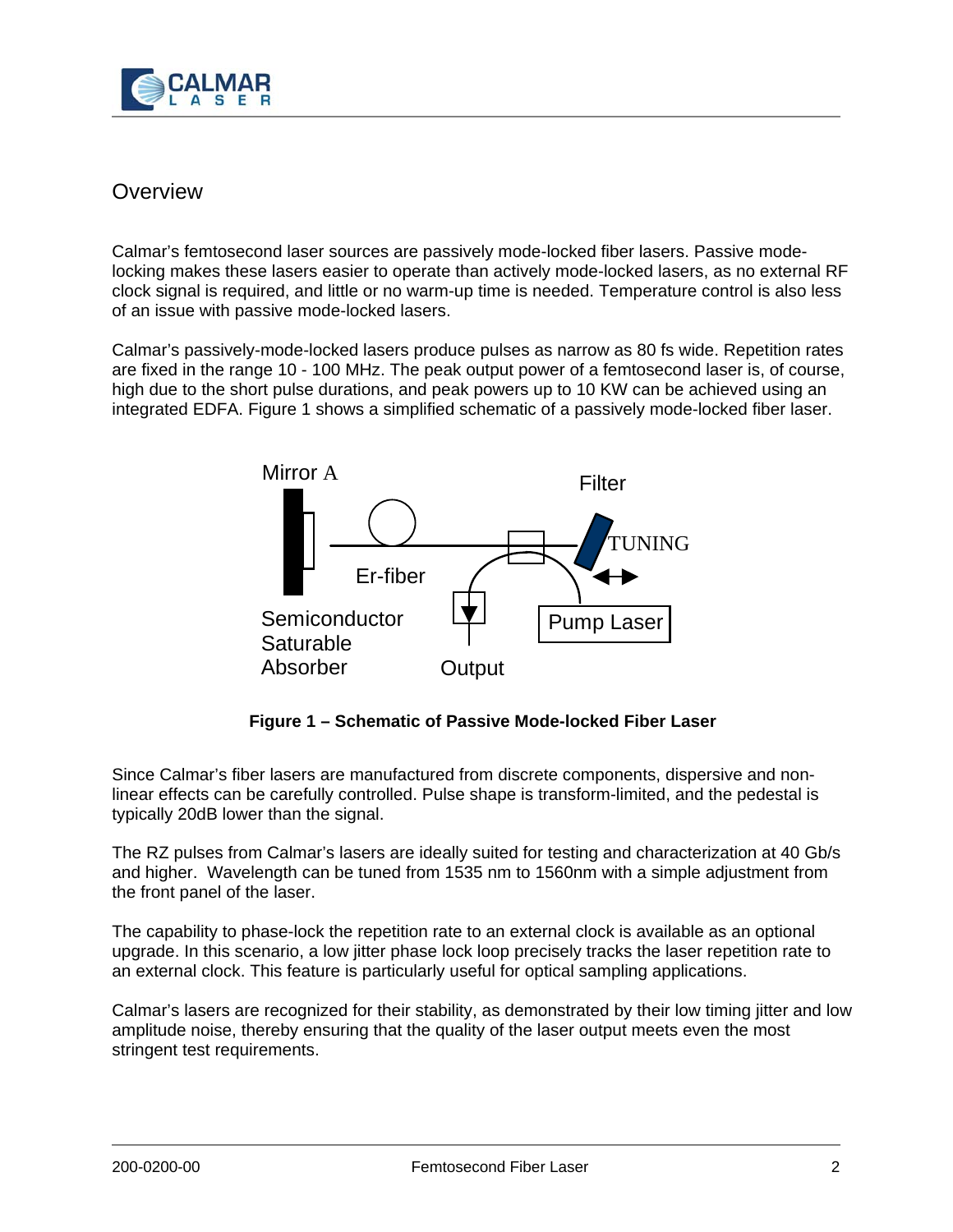

### Features

- Pulse widths < 100 fs
- Repetition rate 10 100 MHz
- Wavelength tunability 1535 1565 nm
- Peak output power >10 KW
- Spectral Width 5.0 nm
- Pedestal < -20dB
- No warm-up time required
- No external RF source required
- Easy configuration and operation
- Long term stability



# Applications

Femtosecond fiber lasers are an ideal source for testing the impulse response of optical receivers. Calmar's femtosecond lasers, which can have a pulse width as low as 150 fs, can be used to test optical receivers with bandwidths larger than 200 GHz.

High-speed sampling, which requires sub-picosecond pulse widths, along with low timing jitter and amplitude noise, is a popular application for femtosecond fiber lasers.

The femtosecond pulses that Calmar's Femtosecond Fiber lasers produce can also be used for optical networking R&D. The short pulse width and the high peak powers of these laser sources are ideal for high resolution optical time domain reflectometry (OTDR), and fiber non-linearity measurements, and fiber dispersion characterization.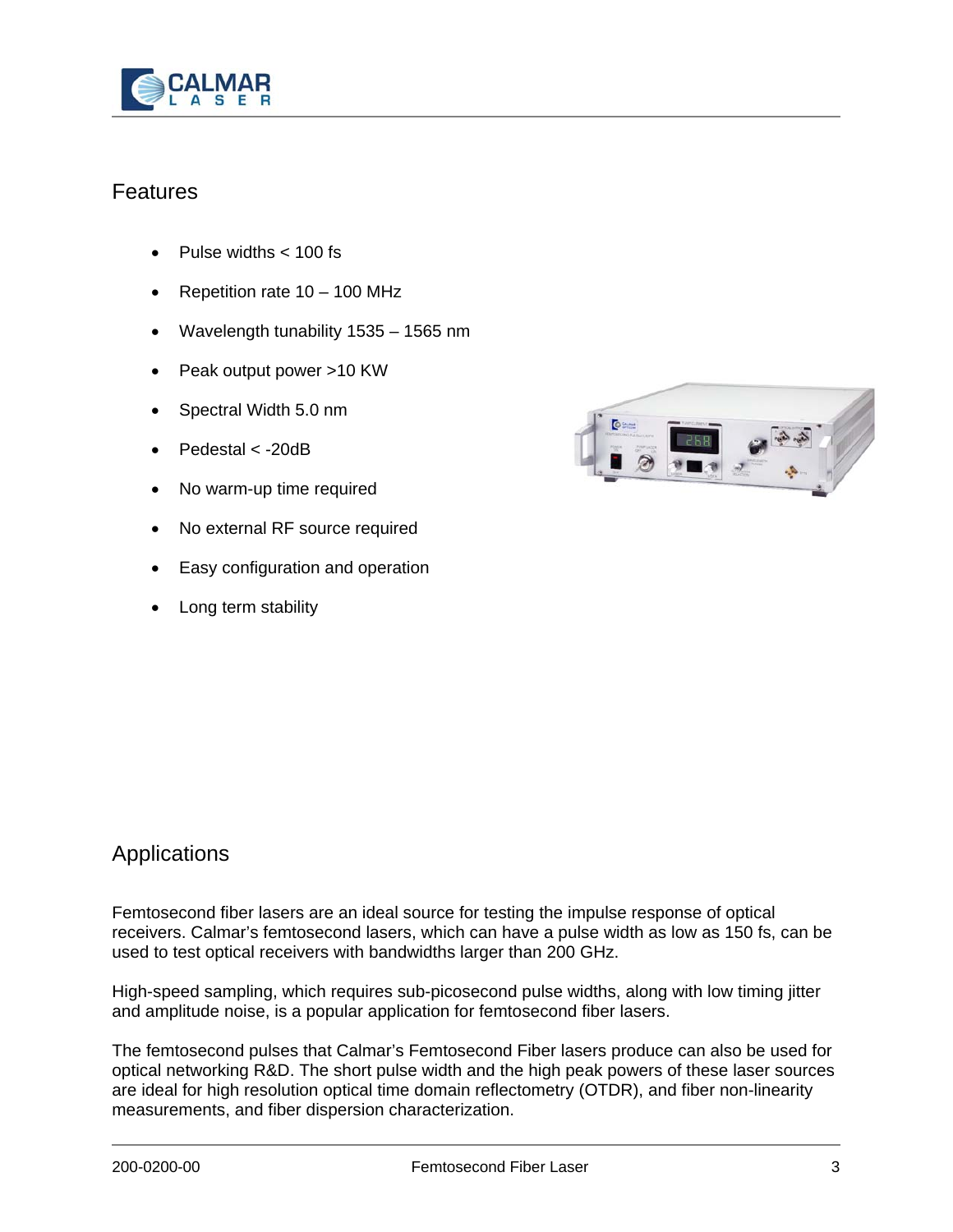

# Technical Specifications

The following table provides specifications for the two fiber lasers in Calmar's family of Femtosecond Fiber lasers.

These specifications are subject to change without notice.

| <b>Model</b><br><b>Number</b> | <b>FPL-01-AF</b>                                              | <b>FPL-02-TT</b>                         | <b>FPL-03-TF</b>              |
|-------------------------------|---------------------------------------------------------------|------------------------------------------|-------------------------------|
| Pulse width (ps)              | 0.5                                                           | $0.3 - 5$ adjustable*                    | $0.1 - 1$ Selectable          |
| Wavelength (nm)               | Fixed within $1535 - 1560$                                    | $1535 - 1560$<br>$1525 - 1565$ (typical) | Fixed within $1535 - 1560$    |
| <b>Repetition Rate (MHz)</b>  | 20 (Other repetition rate within $10 \sim 100$ MHZ available) |                                          |                               |
| Peak Output Power (W)         | 40                                                            | 300                                      | 10K at 0.1 ps                 |
| Average Output Power (mW)     | 0.4 (typical)                                                 | 5 (typical)                              | 20 (typical)                  |
| Timing Jitter (fs)            | $<$ 70 (Carrier offset 100 $\sim$ 1M Hz)                      |                                          |                               |
| Spectral Width (nm)           | 5.0 (at 0.5 ps, transform limited)                            |                                          | 2~40 (Near transform limited) |
| Operating Temp (°C)           | $5 - 40$                                                      |                                          |                               |
| <b>Operating Voltage (V)</b>  | 85 - 264 AC                                                   |                                          |                               |
| Dimensions (cm)               | $34(w) \times 42(d) \times 9(h)$                              |                                          |                               |

#### **Table 1 – Specifications for Femtosecond Fiber Lasers**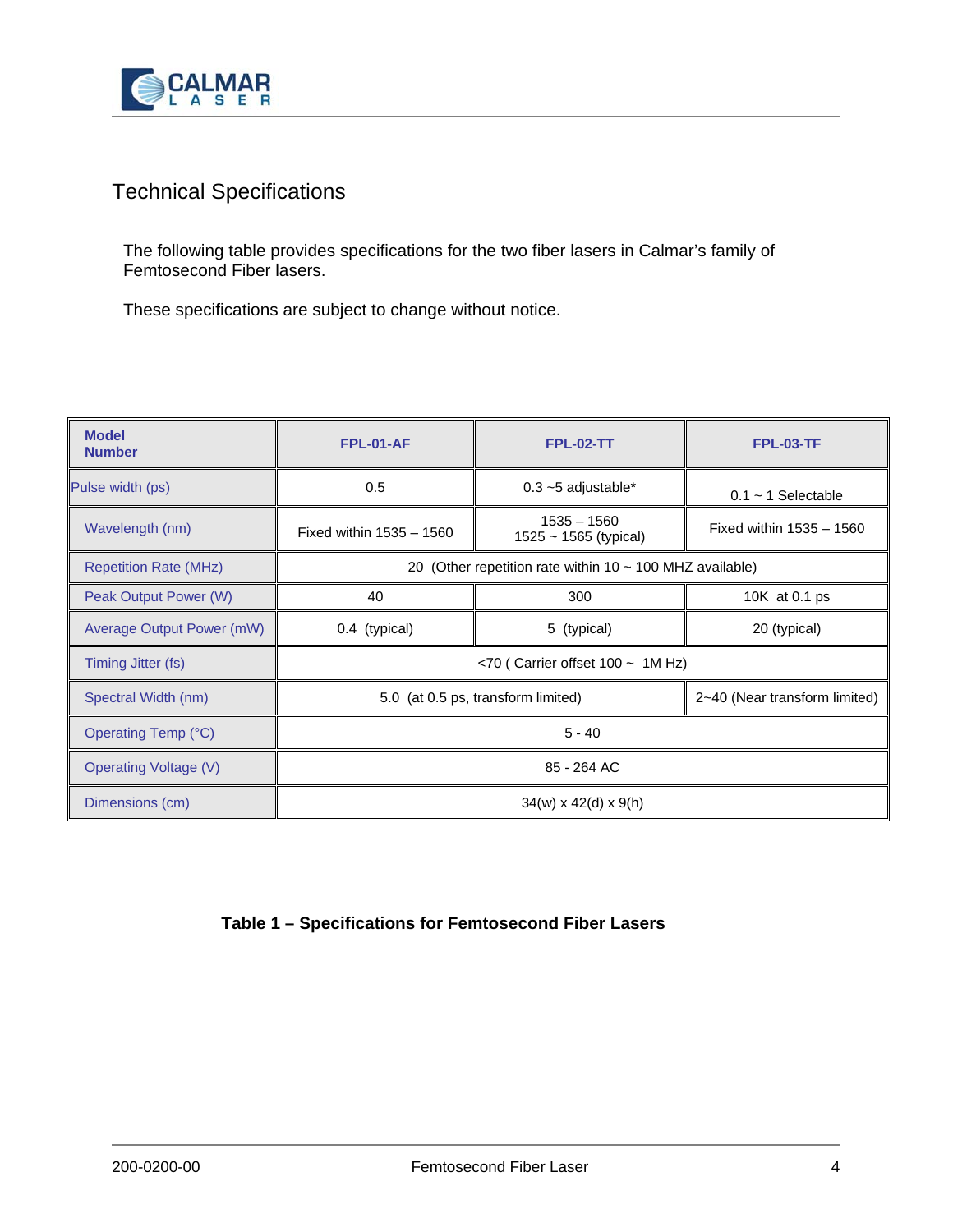

# **Performance**

The following test results give an indication of the performance of Calmar's Femtosecond Fiber Lasers.



**Figure 4 – Output spectra at five different wavelengths. Plots are in log scale (5 dB/div). Peak wavelengths are shown n the boxes**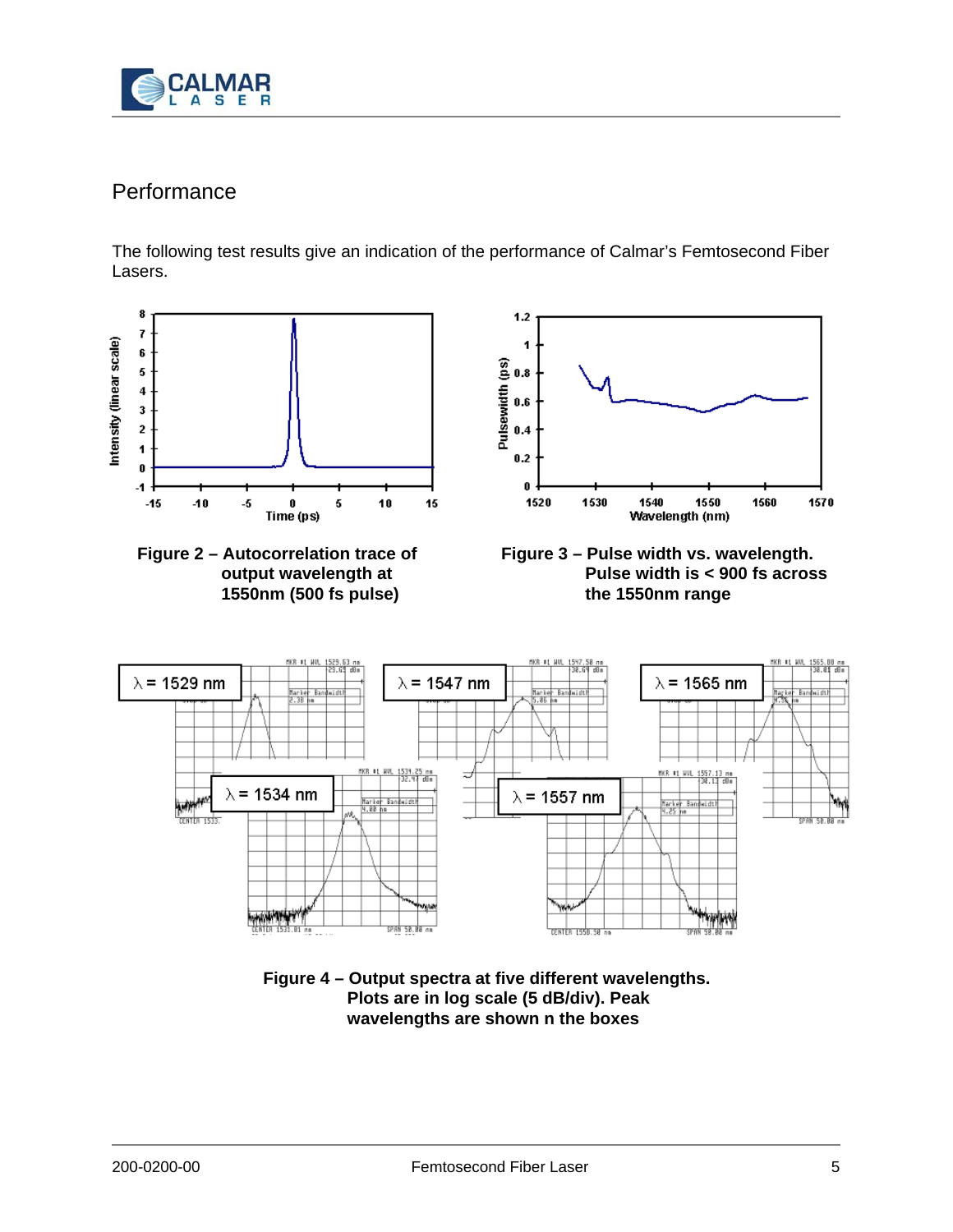

# Applications

Femtosecond laser sources are used in a wide variety of application. These include the following:

- Optical Receiver Characterization
- High Speed Sampling
- Optical Impulse Stimulus
- Optical Networking R&D

#### **Optical Receiver Characterization**

Femtosecond fiber lasers are an ideal source for testing the impulse response of optical receivers. The impulse response enables the response of a receiver to an arbitrary input waveform to be calculated. For example, the 500 fs pulses generated by Calmar's lasers are ideal for testing receivers with a bandwidth less than 200 GHz. By comparison, semiconductor lasers, which are generally limited to pulse widths of 20 ps, assuming a reasonable pedestal, are limited to testing receivers with a bandwidth below 5 GHz.

An experimental set-up for testing high speed optical receivers in shown in Figure 5.



#### **Figure 5 - Measuring High Speed Receiver Performance**

The frequency domain responses (amplitude and phase) can be derived form the impulse response using a PC-based Fast Fourier Transform algorithm.

Low pedestals and low noise are hallmarks of Calmar's lasers, making them ideal for this type of test application.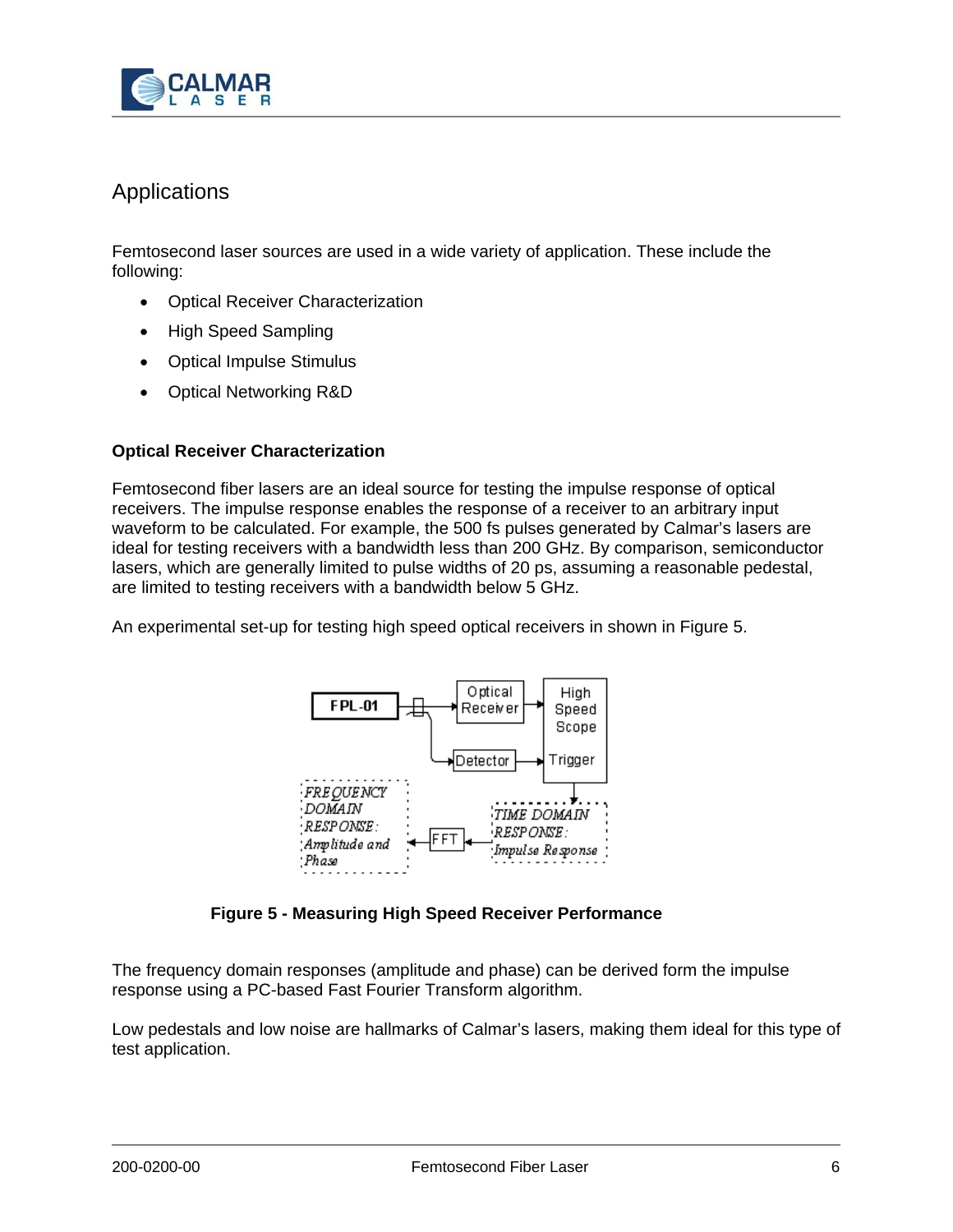

Figure 6 shows an experimental arrangement for characterizing the impulse response of an optical receiver. The output of the femtosecond fiber laser is split into two signals at a fiber coupler. One signal is delivered to the optical receiver under test, while the other signal is fed to a detector and generates a trigger signal for the high-speed oscilloscope. The power level of the optical pulse is adjusted appropriately to avoid receiver and detector saturation.

The reading from the high-speed oscilloscope is the impulse response of the optical receiver, plus the oscilloscope response. Using the response data of the oscilloscope, the response of the optical receiver can be calculated. A frequency domain response (amplitude) can also be obtained.



#### **Figure 6 – Measuring Frequency Response of an Optical Receiver**

#### **High Speed Sampling**

Femtosecond Fiber Lasers can be used for high speed sampling of electro-optics, all-optical sampling, and photoconductive switching.

The 500 fs pulse width of Calmar's Femtosecond Fiber Lasers is ideal for most applications. Low amplitude noise (typical RIN is - 120dBc/Hz) and low timing jitter  $(<0.2 \text{ ps})$ , ensure that time resolution and detection sensitivity meet even the most stringent requirements.

In addition, an option for phase-locking the pulse repetition rate to an external clock increases the utility of Calmar's femtosecond laser sources.

#### **Optical Impulse Stimulus**

Femtosecond pulses are used as a stimulus source for testing the high speed optical response of a device with a streak camera, or an optical spectrum analyzer. A typical experimental set-up is shown in Figure 7.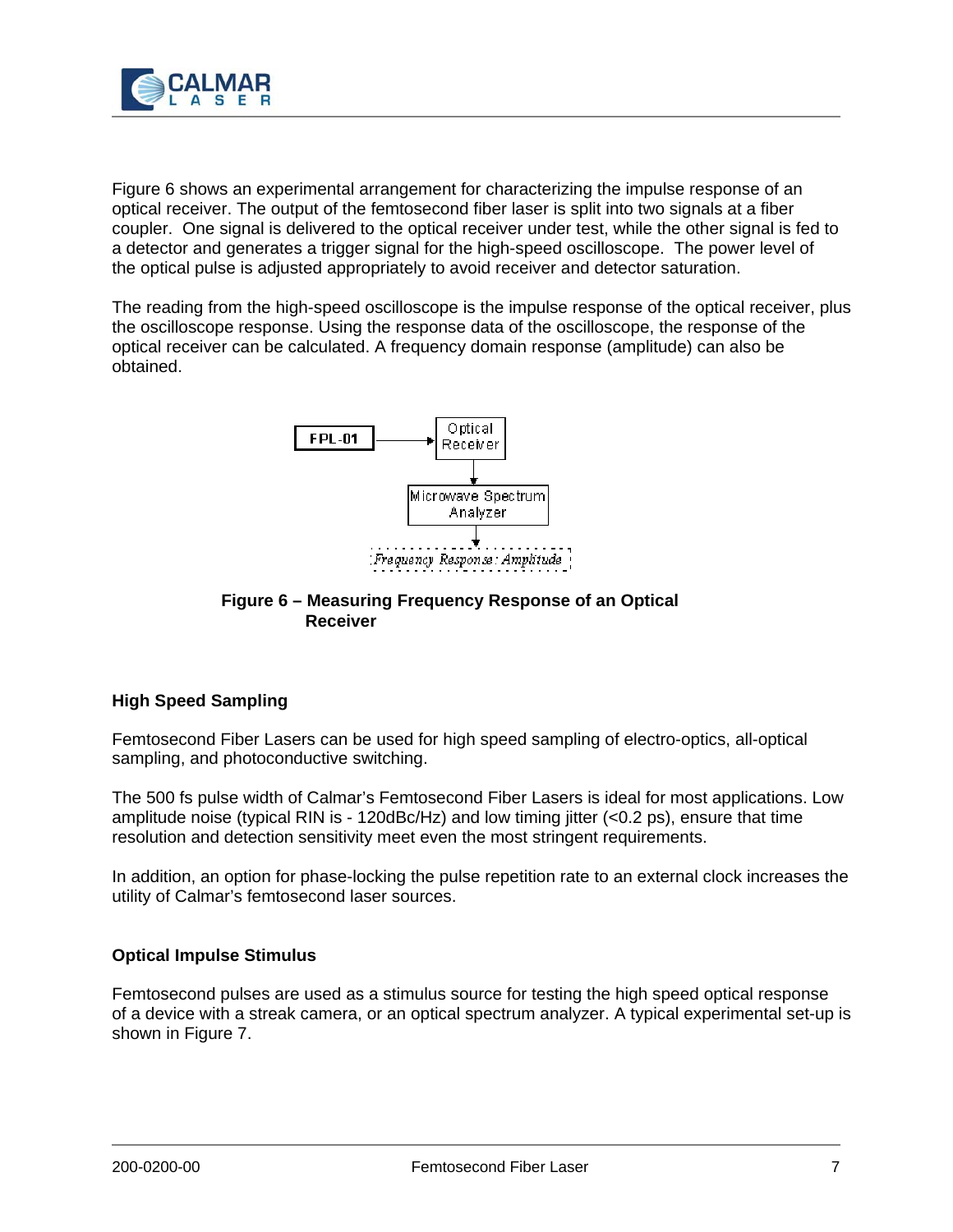



#### **Figure 7 – Using A Femtosecond Fiber Laser as Stimulus Source**

The short output pulses of Calmar's Femtosecond laser sources are especially useful for this type of application.

#### **Optical Networking R&D**

The femtosecond pulses that Calmar's Femtosecond Fiber lasers produce can be used for high speed communication research and development. The short pulse width, and the high peak powers, of these laser sources are ideal for high resolution optical time domain reflectometry, and fiber non-linearity measurements and dispersion characterization.